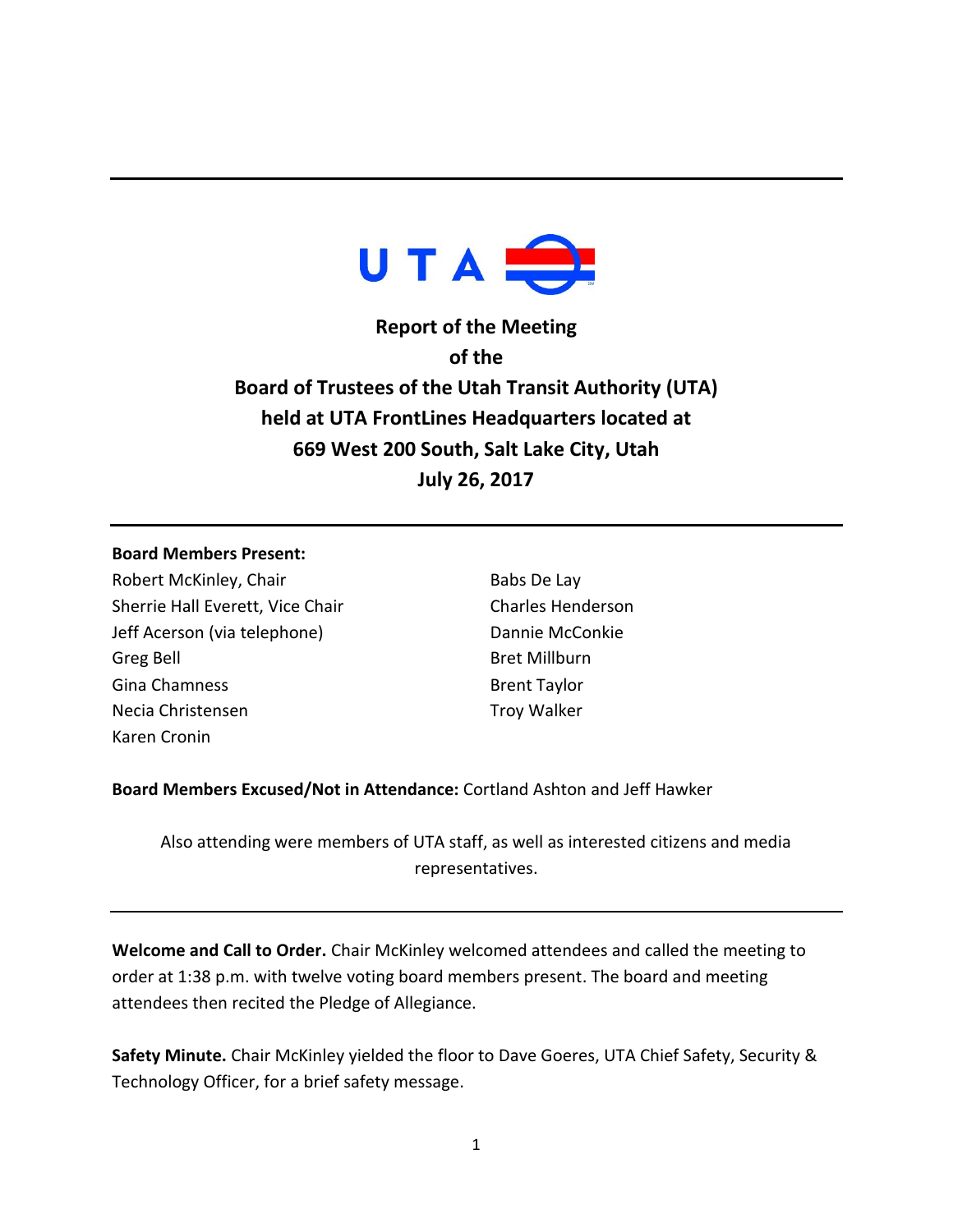**Swearing in of New Trustee.** Rebecca Cruz, UTA Board of Trustees Support Manager, administered the oath of office to Gina Chamness.

**Item(s) for Consent.** Consent items consisted of the following:

Approval of June 28, 2017 Meeting Report

A motion to approve the consent agenda was made by Trustee Walker and seconded by Trustee De Lay. The motion carried by unanimous consent.

**General Public Comment Period.** Public comment was given by George Chapman.

**President/CEO Report.** Jerry Benson, UTA President/CEO, delivered a report on the following topics:

- Debut of the bus for the Provo Orem bus rapid transit system
- Upgrades to the TRAX crossing on  $9<sup>th</sup>$  Avenue in Midvale
- Study results recently released on the benefits of active transportation

Trustee Cronin joined the meeting at 1:54 p.m.

**Mid-Year President/CEO Performance Report.** Mr. Benson delivered a mid-year performance report, covering items in the areas of leadership, strategy, external relationships, people, and finance and operations. In the area of leadership, he spoke about staffing and building a high performance culture. Under strategy, he addressed culture and leadership development, the new board strategic plan, and continuous improvement efforts. With external relationships, he spoke about efforts to enhance and expand community relations, proactive communications, and accessible information. On the subject of people, Mr. Benson talked about collective bargaining as well as staffing and performance management. With regard to finance and operations, he commented on work done on improving the budget process, forming service standards, and improving customer value. Mr. Benson asked that any feedback from trustees on the mid-year report be sent to Chair McKinley.

Trustee Taylor opined that he was impressed with the operational aspects of the report. He asked if UTA contracts with an external party to conduct internal surveys. Mr. Benson responded that an employee engagement survey is performed every other year, with the next survey scheduled for this fall. Trustee Taylor asked if town hall meetings include all employees. Mr. Benson replied that they do. Trustee Taylor asked if there are meetings in which Mr. Benson has direct interaction with employees. Mr. Benson responded in the affirmative and indicated that he makes monthly in-person visits to different departments across the agency.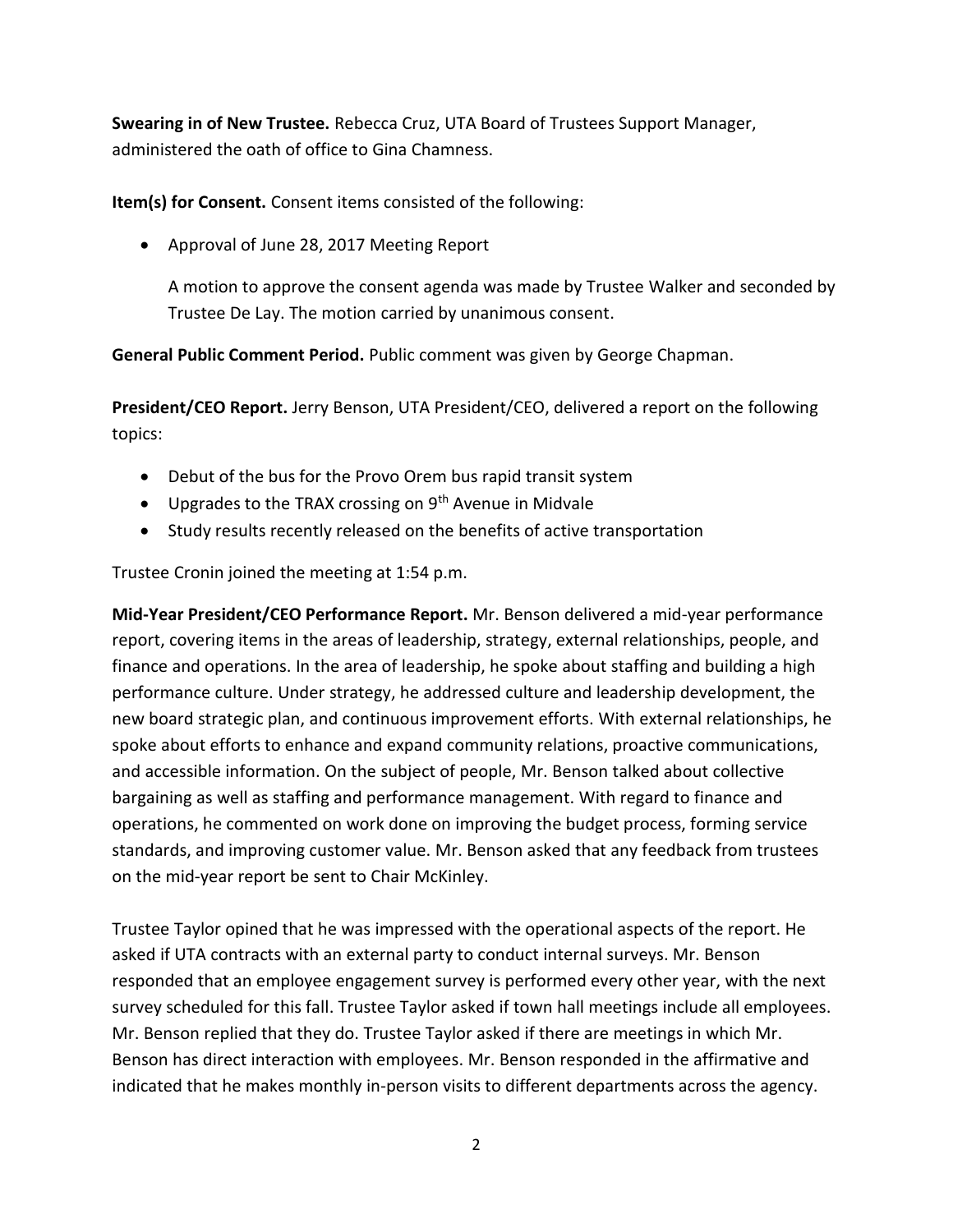He added that he has an open door policy with employees and communicates regularly with employees through the distribution of video messages. Trustee Taylor requested more information comparing operating revenues with operating expenses. Mr. Benson said he would provide more information to the board. Mr. Benson explained that there is some disparity created between revenues and expenses when improvements in extended hours of coverage yield a smaller return on investment. He then added that customers want extended coverage to make the system more usable. Discussion ensued. Trustee Millburn asked about initial feedback on livestreaming board meetings. Nichol Bourdeaux, UTA Vice President of External Affairs & Constituent Services, said the move to livestreaming is being applauded in the community. She added that livestreaming is still new to UTA and the agency intends to engage in more promotion to increase public awareness of its availability.

## **Committee Updates.**

**Audit Review Committee.** Trustee Walker indicated that Keddington & Christensen, UTA's external auditor, completed its 2016 Pension Audit Report and its 2016 Financial Audit Report. He noted that the 2016 Pension Audit Report had no findings. He said the 2016 Financial Audit Report covered the 2016 and 2015 financial statements and related notes, as well as UTA's compliance with federal and state programs. The 2016 Financial Audit Report showed no findings but did address some agreed-upon updated procedures regarding UTA's National Transit Data Base (NTD) reporting.

Trustee Walker stated that the Q2 2017 Internal Audit Report provided information on two audits – business continuity/disaster recovery and data center assessment – finalized during the second quarter of this year.

A motion to accept the pension audit was made by Trustee Christensen and seconded by Trustee Taylor. The motion carried by unanimous consent.

A motion to accept the financial audit was made by Trustee Millburn and seconded by Trustee Henderson. The motion carried by unanimous consent.

A motion to accept the Q2 2017 internal audit was made by Trustee Henderson and seconded by Trustee Millburn. The motion carried by unanimous consent.

**Planning & Long-Term Vision Committee.** Trustee Henderson provided an update on progress on the 2040 Long-Term Strategic Plan. He asked trustees to reach out to him with any feedback. He said topics discussed during the committee meeting included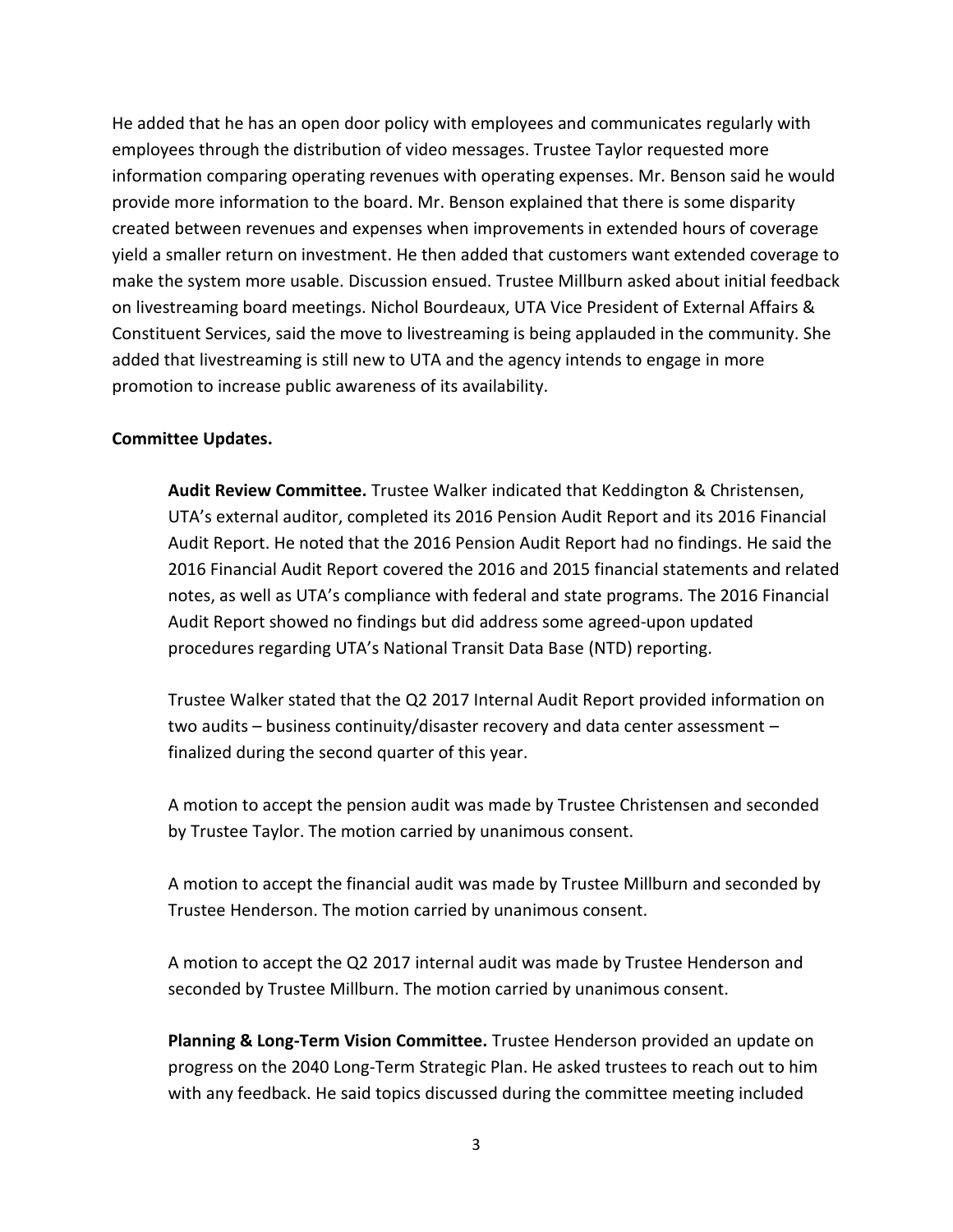employee development, customer experience, the definition of mobility, system accessibility, and the need to celebrate successes. He then outlined the next steps in moving the plan toward completion.

**Stakeholder & Government Relations and Service & Customer Relations Joint Committee.** Vice Chair Everett said the committee discussed the structure and best practices for assembling a Citizen's Advisory Board (CAB) and assigned Trustees Christensen and Acerson to work with staff on outlining a process for CAB formation and governance.

Vice Chair Everett summarized the customer and public feedback report given during the committee meeting. The report was based on data collected by UTA's customer service department and included feedback received from customers as well as opportunities for improvement.

Vice Chair Everett also spoke about the communications and public relations update provided to the committee, which highlighted tools that are improving public access to information and services and enhancing the customer experience.

**Closed Session.** Chair McKinley indicated there was a need for a closed session to discuss matters related to litigation. A motion to move into closed session was made by Trustee Millburn and seconded by Trustee Walker. The motion carried by unanimous consent and the board moved into closed session at 3:15 p.m.

Trustee Henderson left the meeting during closed session at 3:47 p.m.

**Open Session.** A motion to return to open session was made by Trustee Christensen and seconded by Trustee Millburn. The motion carried by unanimous consent and the board returned to open session at 3:54 p.m.

**Action Taken Regarding Matters Discussed in Closed Session.** No action was taken.

**Other Business.** No other business was discussed.